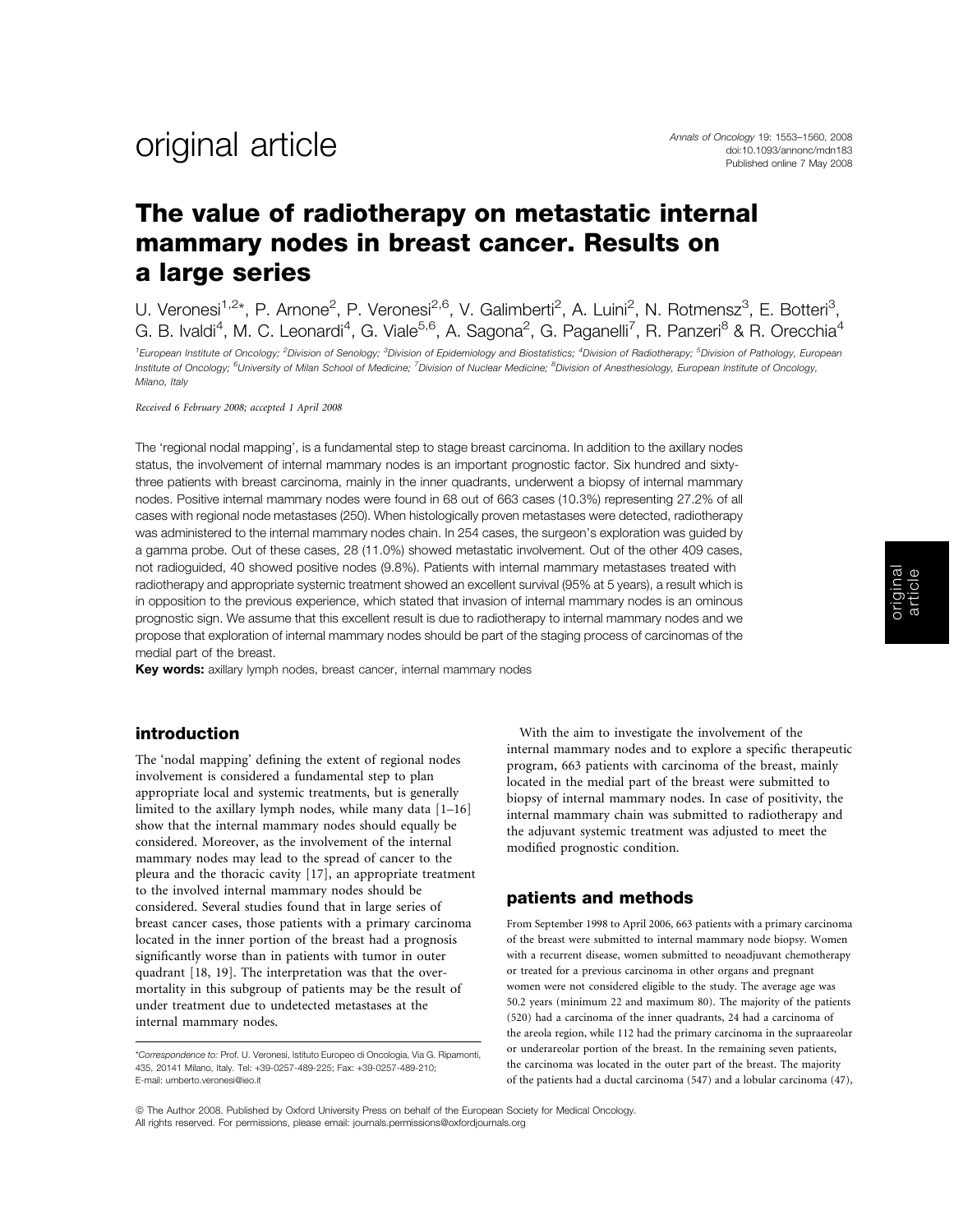the remaining either being mixed (23) or of different histology (46). The average size of the primary carcinoma was 18.9 mm (Table 1).

#### surgery of internal mammary nodes

In the great majority of the patients, one intercostal space was surgically explored. The second space was examined in 405 patients, the third space in 240 and the first and fourth space in seven and seven patients, respectively. In four cases, the second and third spaces were explored simultaneously. The exploration of the internal mammary chain (IMC) occurred in the course of breast-conserving surgery (quadrantectomies) in 597 cases and of mastectomies in 66 cases.

In 254 cases, the surgeon's exploration was guided by a gamma probe after the radiotracer injected close either to the primary tumor or to the pectoralis fascia was uptaken by one or more internal mammary nodes. In the cases that did not show hot nodes, the policy to decide which

intercostal space to explore was on the basis of the anatomy of the lymphatic flow to the internal mammary nodes. It was decided in fact to explore the second interscostal space when the carcinoma was located at the superomedial quadrant and the third intercostal when it was located in the inferomedial quadrant of the breast.

In all patients submitted to breast-conserving surgery, the intercostal space to be explored was reached through the surgical incision utilized for the removal of the primary carcinoma. In 431 cases (65.0%), one lymph node was removed, in 111 cases (16.7%) two nodes, in 35 cases (5.3%) three nodes and in eight cases (1.2%) four nodes were removed. In a limited number of cases (78, 11.8%), no nodes were found. These cases were classified as negative.

With the surgical technique herewith described, the number of surgical complications was very limited: eight cases of small pleural lesions and one case of transitory costal osteomyelitis.

#### Table 1. Patients' characteristics and stratification for internal mammary chain (IMC) lymph nodes status

|                                | Classification                         | Total, $n(%)$ | IMC+, $n \text{ (row%)}$ | Univariate<br>$P$ value <sup>a</sup> | Multivariate odds<br>ratio and 95% CI <sup>b</sup> |
|--------------------------------|----------------------------------------|---------------|--------------------------|--------------------------------------|----------------------------------------------------|
| All patients                   |                                        | 663           | 68 (10.3)                |                                      |                                                    |
| Age (years)                    | $<$ 35                                 | 48 (7.2)      | 8(16.7)                  | 0.046                                | <b>NS</b>                                          |
|                                | $35 - 50$                              | 314 (47.4)    | 38(12.1)                 |                                      |                                                    |
|                                | $\geq 51$                              | 301 (45.4)    | 22(7.3)                  |                                      |                                                    |
| Laterality                     | Right                                  | 337 (50.8)    | 30(8.9)                  | 0.243                                |                                                    |
|                                | Left                                   | 326 (49.2)    | 38 (11.7)                |                                      |                                                    |
| Size of tumor (cm)             | $\leq1$                                | 103(15.6)     | 2(1.9)                   | 0.004                                | $1.2(1.0-1.5)$                                     |
|                                | $1.1 - 2$                              | 353 (53.3)    | 33 (9.3)                 |                                      |                                                    |
|                                | >2                                     | 206(31.1)     | 33(16.0)                 |                                      |                                                    |
| Tumor location                 | Inner quadrants                        | 520 (78.4)    | 54 (10.4)                | 0.116                                |                                                    |
|                                | Areola region                          | 24(3.6)       | 5(20.8)                  |                                      |                                                    |
|                                | Supraareolar or underareolar<br>region | 112(16.9)     | 8(7.1)                   |                                      |                                                    |
|                                | Outer quadrants                        | 7(1.1)        | 1(14.3)                  |                                      |                                                    |
| Axillary status                | Negative                               | 430 (64.9)    | 17(4.0)                  | < 0.001                              | $4.1(2.2 - 7.7)$                                   |
|                                | Positive                               | 233(35.1)     | 51(21.9)                 |                                      |                                                    |
| No. of positive axillary nodes | $\mathbf{1}$                           | 125(18.9)     | 26(20.8)                 | 0.877                                |                                                    |
|                                | $2 - 4$                                | 63(9.5)       | 14(22.2)                 |                                      |                                                    |
|                                | $\geq 5$                               | 45(6.8)       | 11(24.5)                 |                                      |                                                    |
| Histotype                      | Ductal                                 | 547 (82.5)    | 58 (10.6)                | $0.653^{\circ}$                      |                                                    |
|                                | Lobular                                | 47(7.1)       | 4(8.5)                   |                                      |                                                    |
|                                | Mixed                                  | 23(3.5)       | 3(13.0)                  |                                      |                                                    |
|                                | Other                                  | 46(6.9)       | 3(6.5)                   |                                      |                                                    |
| Estrogen receptors             | Negative                               | 112(16.9)     | 11(9.8)                  | 0.868                                |                                                    |
|                                | Positive                               | 551 (83.1)    | 57 (10.3)                |                                      |                                                    |
| Progesterone receptors         | Negative                               | 163(24.6)     | 16(9.8)                  | 0.831                                |                                                    |
|                                | Positive                               | 500 (75.4)    | 52(10.4)                 |                                      |                                                    |
| Grading                        | G1                                     | 122(18.7)     | 7(5.7)                   | 0.153                                | $\overline{\phantom{0}}$                           |
|                                | G2                                     | 286 (43.7)    | 31(10.8)                 |                                      |                                                    |
|                                | G <sub>3</sub>                         | 246 (37.6)    | 30(12.2)                 |                                      |                                                    |
| Ki-67 (%)                      | $<$ 20                                 | 325 (49.2)    | 26(8.0)                  | 0.057                                | <b>NS</b>                                          |
|                                | $\geq$ 20                              | 336 (50.8)    | 42(12.5)                 |                                      |                                                    |
| Vascular invasion              | Present                                | 180(27.1)     | 41(22.8)                 | < 0.001                              | $2.6(1.4-4.5)$                                     |
|                                | Absent                                 | 483 (72.9)    | 27(5.6)                  |                                      |                                                    |

a Univariate analysis: associations between IMC lymph nodes status and other clinicopathologic features are tested using the chi-square test or the Fisher's exact test.

<sup>b</sup>Multivariate analysis: clinicopathologic features statistically significant on univariate analysis are tested using a multivariate logistic model, with age, size of tumor and Ki-67 considered as continuous variables; CI, confidence interval; NS, non significant.

c Only ductal and lobular histotypes are compared.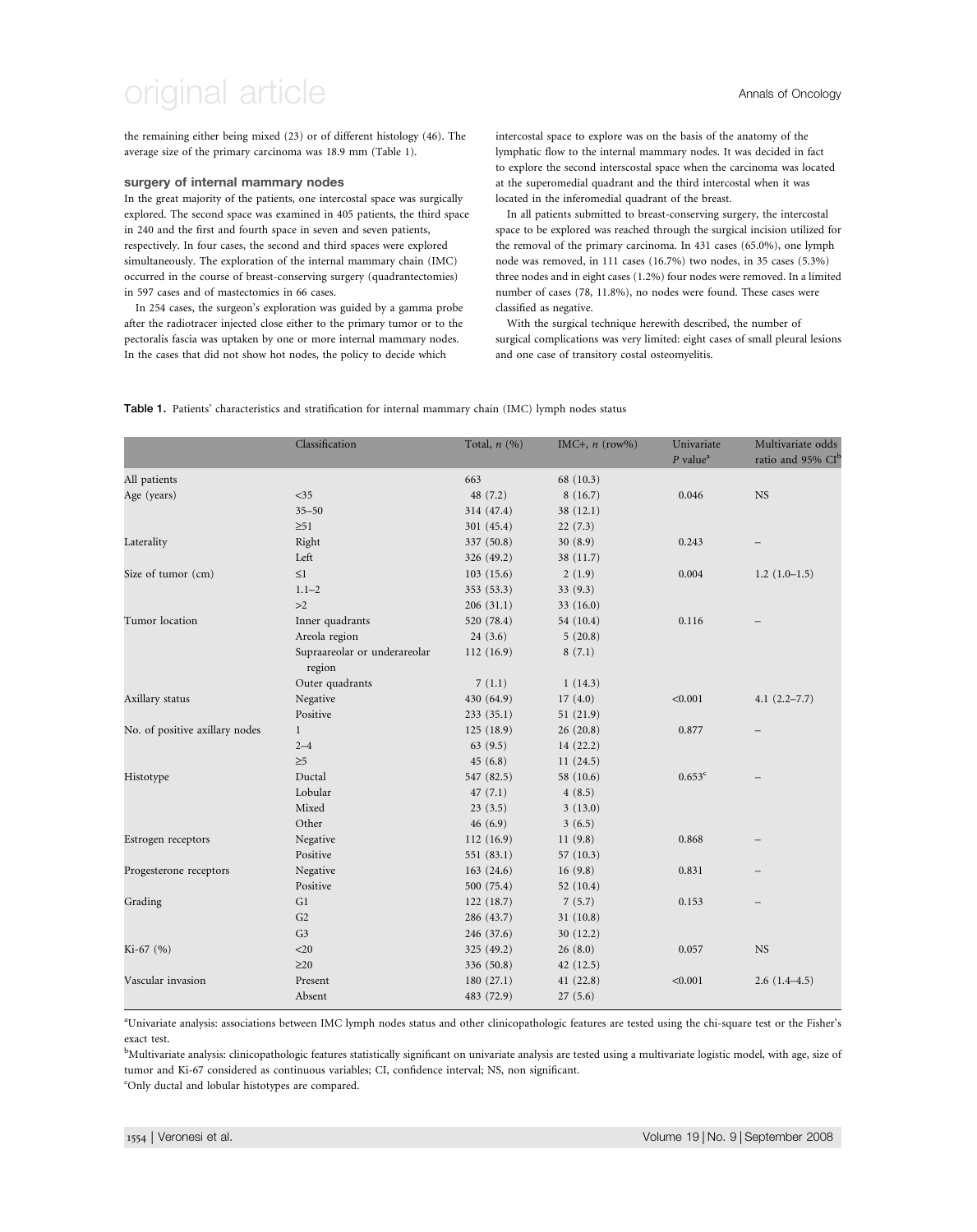#### pathology

Forty-four percent of the patients had a primary carcinoma of grade 2, 38% of grade 3 and 18% of grade 1. The proliferative index, evaluated with the Ki-67 test, showed values of 25.6% as average with a median of 21%. Estrogen receptor-positive tumors were 83% and progesterone positive 75%. The axillary sentinel node biopsy was done in 567 patients, which was negative in 408 patients (72%).

#### lymphoscintigraphy

The great majority of the patients (623, 94%) were submitted to lymphoscintigraphy with 99Tc to identify the sentinel lymph node at the axilla or other different sites. In 348 cases, the injection of the radiotracer was carried out either in the peritumoral region or in a deep position close to the pectoralis major fascia and in 188 was done in the subdermal space. In 80 cases, the injection was carried out both in the peritumoral region and in the subdermal space. In seven cases, the injection was done in the areola region, while in 40 cases no lymphoscintigraphy was carried out. In 254 cases, the internal mammary biopsy was radioguided, having the radiotracer visualized the uptake in a specific internal mammary node.

#### radiotherapy

Patients treated with breast-conserving surgery (quadrantectomy) received adjuvant radiotherapy either from an external source or through an electron intraoperative therapy (ELIOT).

When internal mammary nodes metastases were detected, RT was administered on the IMC. Treatment was planned with a threedimensional planning system and technical parameters of irradiation were individually adjusted in order to encompass the target with adequate margins. The IMC was contoured by the identification of the internal mammary vessels, from the first intercostal space to the top of the fourth rib. The exclusion of the lower spaces allowed sparing myocardium.

The internal mammary nodes were treated with a separate anterior angled electron and photon beam field, with limited inclination of 10–15 in order to minimize the under dosage at the junction (cold triangle) with the tangential breast field. The prescribed dose was 50 Gy in 2 Gy fractions over a period of 5 weeks, delivered by mixing electrons and Mega Volt photons.

Dose volume histograms were produced quantifying the volume of homolateral irradiated lung and heart. The mean volume of heart in left-sided breast receiving >30 Gy was <5% and the mean volume of ipsilateral lung receiving >20 Gy was <20%. In patients in whom these constraints could not be reached, the intensity modulated radiotherapy technique was applied, enabling to further reduce the heart and lung doses to <1% and 15%, respectively [20].

#### statistical methods

Associations between IMC lymph nodes status and other clinicopathological features were tested using the chi-square test or the Fisher's exact test. Clinicopathologic features statistically significant on univariate analysis were tested using a multivariate logistic model and odds ratios with 95% confidence intervals were calculated.

Disease-free survival was calculated from date of surgery to any local, regional, distant relapse or death from breast cancer, whichever occurred first, or to last visit date in case of no events. It was computed in a competing risk framework and compared across different subgroups by means of the Gray test. Overall survival was defined as the time interval from date of surgery to death from any cause or to last date of follow-up and it was compared across different subgroups by means of the log-rank test.

All analyses were carried out with the SAS software (SAS Institute, Cary, NC). All tests were two-sided.

# Annals of Oncology **Annals of Oncology** original article

### results

Out of the 663 cases of all series, there were 233 cases (35.1%) with positive axillary nodes, while the internal mammary nodes were involved in 68 cases (10.3%). Altogether there were 250 patients with regional node involvement. In 182 cases, axillary nodes only were involved, in 51 cases both nodal stations were involved and in 17 cases internal mammary nodes only were positive. Out of all cases with regional node metastases in 27.2% (68 out of 250) the internal mammary nodes were involved.

Internal mammary metastases were equally distributed between the second (39 out of 409 explored) and the third (28 out of 244 explored) intercostal spaces. The first space was explored in seven cases (one positive) and the fourth space was explored in seven cases without any metastatic node.

The rate of involvement was more frequent (12.7%) in women of  $\leq 50$  years than in women older than 50 years (7.3%) and was greatly conditioned by the size of primary carcinoma: in tumors of  $\leq 10$  mm in maximum diameter the internal mammary nodes were rarely involved (1.9%), in cases between 11 and 20 mm the involvement raised to 9.3% while larger tumors showed a higher rate of internal mammary node metastases (16.0%). Two parameters were important to determine the risk of internal mammary invasion: presence of peritumoral vascular invasion (22.8%) and presence of axillary metastases (21.9%) (Table 1). Grading, estrogen, progesterone receptors and proliferative rate had no influence on the internal mammary involvement. Histological type was not significantly important, although lobular carcinoma showed less internal mammary metastases than the ductal and tumors with well-differentiated histology seldom showed metastases (5.7%).

Correlating the positivity of the IMC with the characteristics of the primary carcinomas in the multivariate analysis, it appeared that the three factors influencing the IMC involvement are, in order of importance: (i) the presence of histological peritumoral vascular invasion in the primary carcinoma, (ii) the presence of axillary node metastases and (iii) the size of the primary tumor.

When considering patients with negative axilla, the only pathologic feature influencing the presence of metastases in the IMC was the peritumoral vascular invasion status (Table 2).

Out of the 254 radioguided cases, 28 (11.0%) showed metastatic involvement. Out of the other 409 cases, for which the internal mammary biopsy was not radioguided because no hot nodes were present, 40 showed positive nodes (9.8%). It appeared therefore that no advantages were found in terms of identification of involved internal mammary nodes, with the use of a radiotracer. Patients were accurately followed up with annual mammography, chest X-ay ultrasound scan of the breast and the liver. The median follow-up time was 46 months (range 5–112). Events are described in Table 3. Overall survival according to IMC status is described in Figure 1, while overall survival according to axillary and IMC combined status is described in Figure 2.

Patients without regional node metastases enjoyed a very good overall survival, 97% at 5 years, while cases with regional node involvement, axillary and/or internal mammary,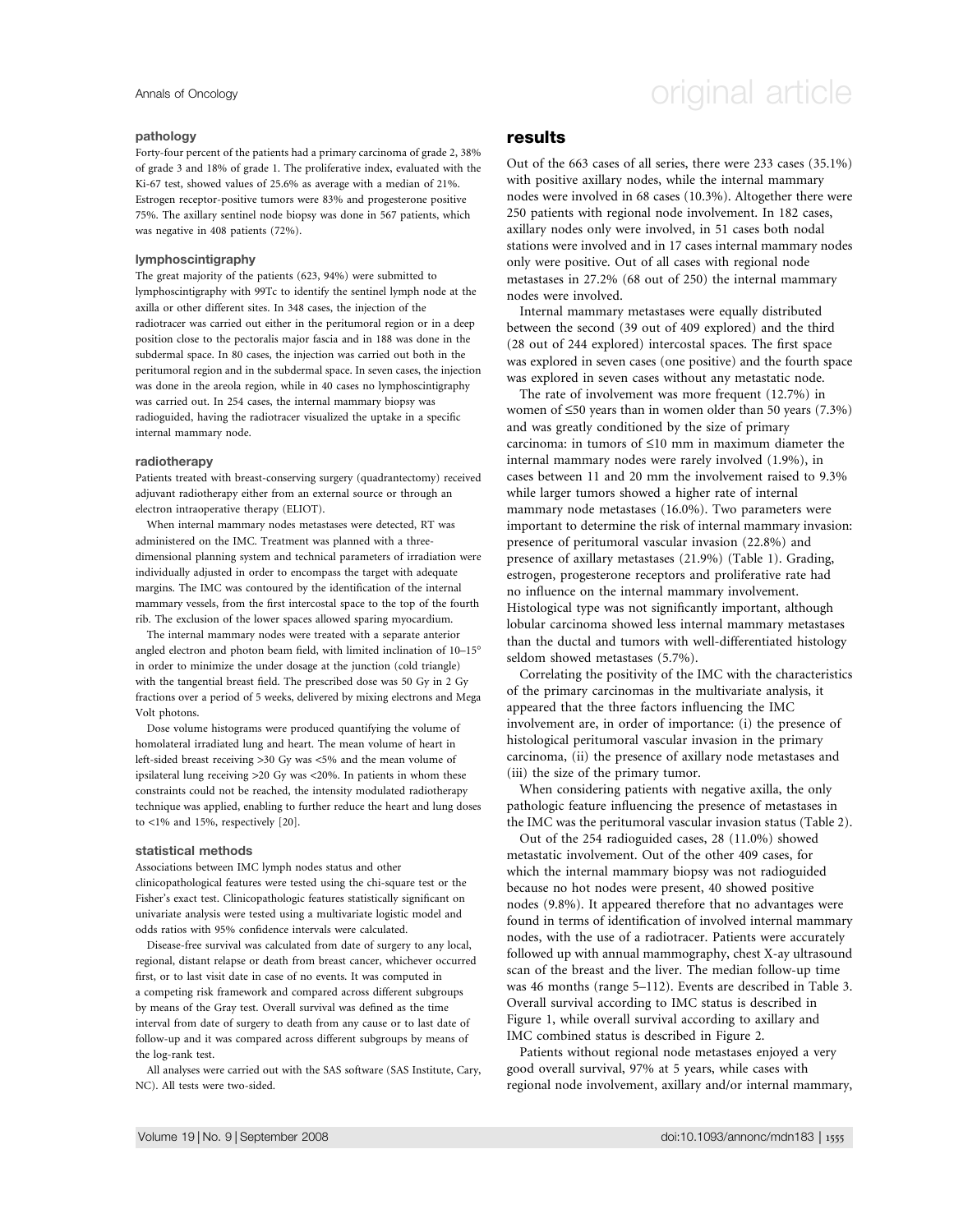# original article **Annals of Oncology**

Table 2. Patients' characteristics and stratification for internal mammary chain (IMC) lymph nodes status in patients with negative axillary lymph nodes

|                        | Classification                         | Total, $n(%)$ | IMC+, $n$ (row%) | Univariate<br>$P$ value <sup>a</sup>                                                 | Multivariate odds<br>ratio and 95% CI <sup>b</sup> |
|------------------------|----------------------------------------|---------------|------------------|--------------------------------------------------------------------------------------|----------------------------------------------------|
| All patients           |                                        | 430           | 17(4.0)          |                                                                                      |                                                    |
| Age (years)            | $<$ 35                                 | 26(6.0)       | 2(7.7)           |                                                                                      |                                                    |
|                        | $35 - 50$                              | 186 (43.3)    | 7(3.8)           |                                                                                      |                                                    |
|                        | $\geq 51$                              | 218 (50.7)    | 8(3.7)           | 0.600                                                                                |                                                    |
| Laterality             | Right                                  | 221 (51.4)    | 7(3.2)           | 0.399                                                                                |                                                    |
|                        | Left                                   | 209(48.6)     | 10(4.8)          |                                                                                      |                                                    |
| Size of tumor (cm)     | $\leq$ 1                               | 88 (20.5)     | 0(0.0)           | 0.001                                                                                | <b>NS</b>                                          |
|                        | $1.1 - 2$                              | 234 (54.6)    | 9(3.8)           | 0.427<br>$0.649^{\circ}$<br>0.525<br>0.410<br>0.356<br>0.076<br><b>NS</b><br>< 0.001 |                                                    |
|                        | >2                                     | 107(24.9)     | 8(7.5)           |                                                                                      |                                                    |
| Tumor location         | Inner quadrants                        | 353 (82.1)    | 15(4.3)          |                                                                                      |                                                    |
|                        | Areola region                          | 8(1.9)        | 0(0.0)           |                                                                                      |                                                    |
|                        | Supraareolar or underareolar<br>region | 64 (14.9)     | 2(3.1)           |                                                                                      |                                                    |
|                        | Outer quadrants                        | 5(1.2)        | 0(0.0)           |                                                                                      |                                                    |
| Histotype              | Ductal                                 | 348 (80.9)    | 14(4.0)          |                                                                                      |                                                    |
|                        | Lobular                                | 35(8.2)       | 2(5.7)           |                                                                                      |                                                    |
|                        | Mixed                                  | 10(2.3)       | 0(0.0)           |                                                                                      |                                                    |
|                        | Other                                  | 37(8.6)       | 1(2.7)           |                                                                                      |                                                    |
| Estrogen receptors     | Negative                               | 78 (18.1)     | 4(5.1)           |                                                                                      |                                                    |
|                        | Positive                               | 352 (81.9)    | 13(3.7)          |                                                                                      |                                                    |
| Progesterone receptors | Negative                               | 115(26.7)     | 6(5.2)           |                                                                                      |                                                    |
|                        | Positive                               | 315 (73.3)    | 11(3.5)          |                                                                                      |                                                    |
| Grading                | G1                                     | 101(23.9)     | 4(4.0)           |                                                                                      |                                                    |
|                        | G2                                     | 161(38.1)     | 4(2.5)           |                                                                                      |                                                    |
|                        | G <sub>3</sub>                         | 161(38.1)     | 9(5.6)           |                                                                                      |                                                    |
| $Ki-67 (%)$            | $<$ 20                                 | 216(50.5)     | 5(2.3)           |                                                                                      |                                                    |
|                        | $\geq$ 20                              | 212 (49.5)    | 12(5.7)          |                                                                                      |                                                    |
| Vascular invasion      | Present                                | 61(14.2)      | 10(16.4)         |                                                                                      | $8.9(3.2 - 24.9)$                                  |
|                        | Absent                                 | 369 (85.8)    | 7(1.9)           |                                                                                      |                                                    |

a Univariate analysis: associations between IMC lymph nodes status and other clinicopathologic features are tested using the chi-square test or the Fisher's exact test.

<sup>b</sup>Multivariate analysis: clinicopathologic features statistically significant on univariate analysis are tested using a multivariate logistic model, with size of tumor and Ki-67 considered as continuous variables; CI, confidence interval; NS, non significant.

c Only ductal and lobular histotypes are compared.

Table 3. Description of first events and stratification for internal mammary chain (IMC) lymph nodes status

| Description of first events | All patients ( $N = 663$ ) |               |                  | $IMC+ (N = 68)$ |                  | $IMC - (N = 595)$ |  |
|-----------------------------|----------------------------|---------------|------------------|-----------------|------------------|-------------------|--|
|                             | $\boldsymbol{n}$           | $\frac{0}{0}$ | $\boldsymbol{n}$ | $\%$            | $\boldsymbol{n}$ | $\%$              |  |
| Deaths (any cause)          | 24                         | 3.6           | 4                | 5.9             | 20               | 3.4               |  |
| Local or regional           | 25                         | 4.5           |                  | 7.4             | 20               | 4.2               |  |
| Distant                     | 35                         | 5.3           |                  | 4.4             | 32               | 5.4               |  |
| Bone                        | 12                         | 1.8           |                  | 1.5             | 11               | 1.8               |  |
| Liver                       |                            | 1.4           |                  | 0.0             |                  | 1.5               |  |
| Lung                        |                            | 0.6           |                  | 0.0             |                  | 0.7               |  |
| Other or multiple sites     | 10                         | 1.5           |                  | 2.9             | 8                | 1.3               |  |
| Local and distant           |                            | 0.2           |                  | 0.0             |                  | 0.2               |  |
| Second ipsilateral tumor    |                            | 0.8           |                  | 0.0             |                  | 0.8               |  |
| Contralateral breast tumor  |                            | 1.1           |                  | 4.4             |                  | 0.7               |  |
| Other primary tumor         |                            | 1.1           |                  | 2.9             |                  | 0.8               |  |

showed a 5-year survival  $\sim$ 92%. The survival of patients with internal mammary involvement only was similar to the survival of patients with axillary involvement only (Table 4). The

survival of all patients with axillary metastases was compared with the survival of all patients with internal mammary node metastases: the curves show that the survival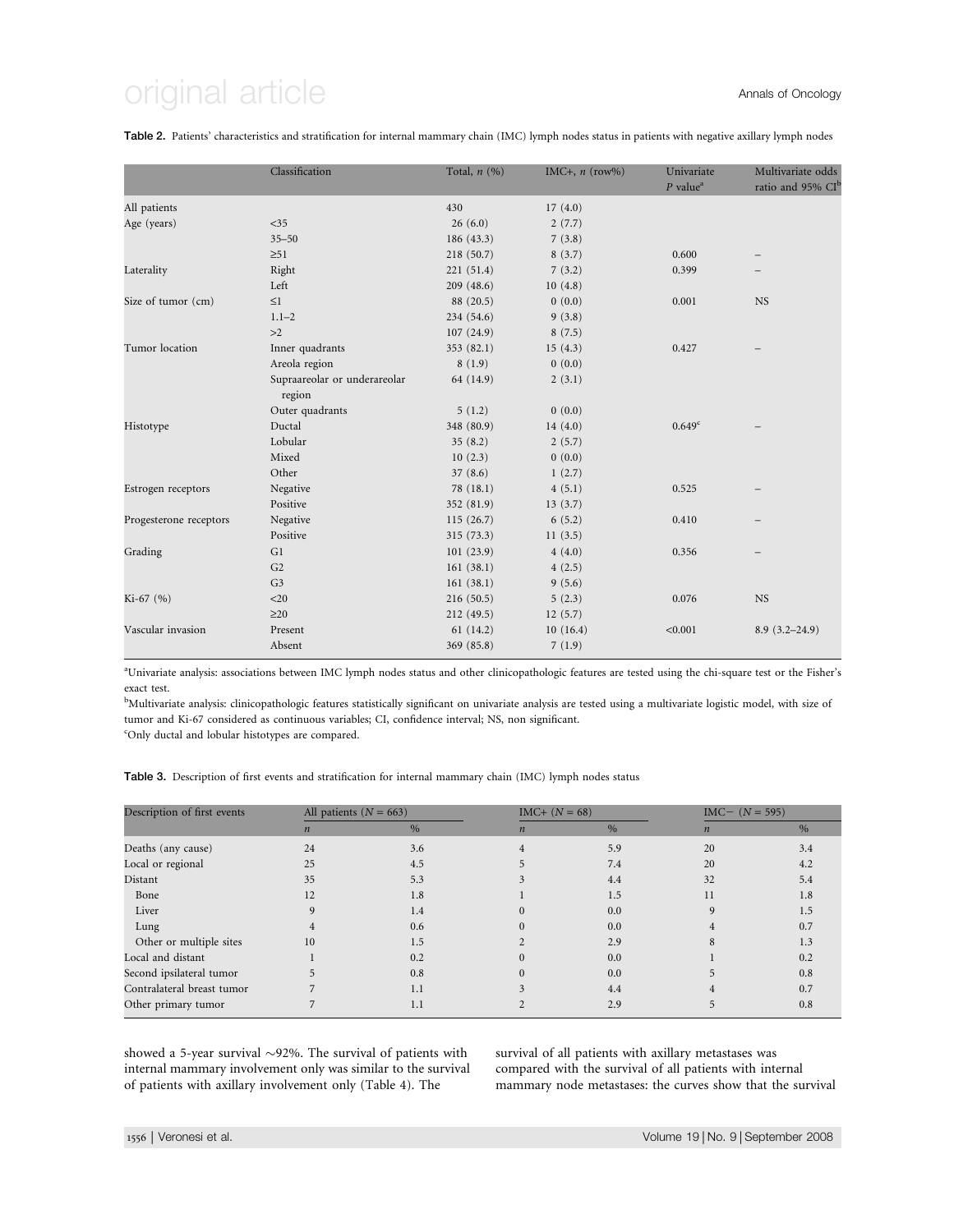was very similar in the two subgroups (Figure 3), confirming our previous results [2, 21] which showed that the prognostic power of internal mammary node involvement is similar to that of axillary involvement.

### discussion

The lymphatic flow which originates in the breast is directed through the lymphatic ducts to the axillary nodes and to the internal mammary nodes. The two primary lymphnodal



Figure 1. Overall survival stratified according to internal mammary chain (IMC) status.

# Annals of Oncology **Annals of Oncology** original article

stations are considerably different, the axillary one being composed by an average number of 25 lymph nodes, while the IMC contains an average of four to five lymph nodes. The latter nodes are situated in the parasternal region posterior to the first, second, third and fourth intercostals spaces and are generally of smaller size than the axillary nodes [22]. Also functionally the two nodal stations are different. In the axilla, the lymph flows upward from the lower portion of the axillary and the spread of cancer cells from a breast carcinoma involves initially the lower lymph nodes of the first level, then the intermediate ones of the second level and finally the lymph nodes of the third level situated in the subclavicular space, defined also as the apex of the axilla. This regularity of the axillary lymphatic spread is an important premise to the sentinel node biopsy methodology. The situation is different as regards the internal mammary nodes. Here, the lymphatic flow from the mammary gland reaches the internal mammary nodes through tiny lymphatic vessels of each intercostal space. The lymph coming from the upper portion of the breast flows to the internal mammary nodes at the level of the first and second intercostal space while the lymph originated in the lower part of the mammary gland reaches the internal mammary nodes at the third and fourth space. The sentinel node concept does not apply therefore to this nodal station as there is not a node which predicts whether the other lymph nodes are involved or not involved, which is the basis for the 'sentinel' node concept.

This observation clearly explains why we did not find differences in terms of nodal positivity among cases in which the internal mammary biopsy was guided by the gamma probe and among patients who had a not-radioguided internal mammary biopsy, which was only on the basis of the anatomical site of the primary carcinoma: second intercostal space



Figure 2. Overall survival stratified according to axillary and CMI status.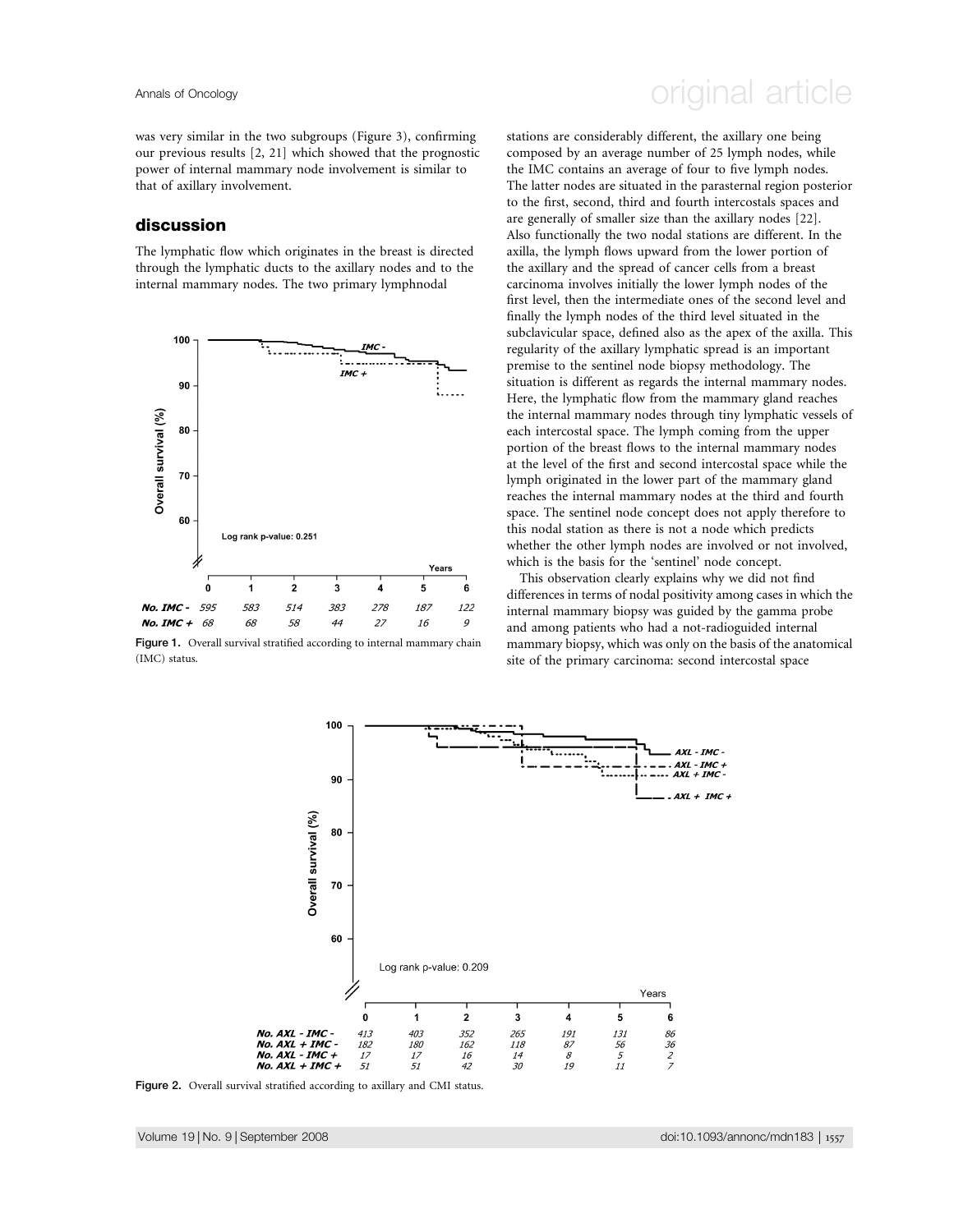# $q$ inal article  $q$

Table 4. Univariate analysis: survival stratified according to internal mammary chain (IMC) lymph nodes status and clinicopathologic features associated to IMC status

|                    | Classification | Number  | Disease-free survival <sup>a</sup> |                        | Overall survival       |                        |
|--------------------|----------------|---------|------------------------------------|------------------------|------------------------|------------------------|
|                    |                | at risk | No. of events                      | $P$ value <sup>a</sup> | No. of events          | $P$ value <sup>b</sup> |
|                    |                |         | $(5$ -year survival %)             |                        | $(5$ -year survival %) |                        |
| All patients       |                | 663     | 64 (83)                            |                        | 24 (95)                |                        |
| Age (years)        | $<$ 35         | 48      | 3(82)                              | 0.333                  | 3(87)                  | 0.259                  |
|                    | $35 - 50$      | 314     | 31(82)                             |                        | 8(97)                  |                        |
|                    | $\geq 51$      | 301     | 27(87)                             |                        | 13(95)                 |                        |
| Size of tumor (cm) | $\leq$ 2       | 454     | 29(90)                             | < 0.001                | 10(97)                 | < 0.001                |
|                    | >2             | 206     | 35(69)                             |                        | 14(90)                 |                        |
| Axillary status    | Negative       | 430     | 27(92)                             | 0.002                  | 11(97)                 | 0.046                  |
|                    | Positive       | 233     | 37 (80)                            |                        | 13 (92)                |                        |
| <b>IMC</b> status  | Negative       | 595     | 55 (85)                            | 0.401                  | 20(95)                 | 0.251                  |
|                    | Positive       | 68      | 9(78)                              |                        | 4(95)                  |                        |
| Combined status    | $AXL$ -/IMC-   | 413     | 22(91)                             | < 0.001                | 10(97)                 | 0.209                  |
|                    | $AXL+/IMC-$    | 182     | 33(73)                             |                        | 10(91)                 |                        |
|                    | $AXL - /IMC +$ | 17      | 5(67)                              |                        | 1(92)                  |                        |
|                    | $AXL+/IMC+$    | 51      | 4(84)                              |                        | 3(96)                  |                        |
| $Ki-67 (%)$        | $<$ 20         | 325     | 17(91)                             | < 0.001                | 5(98)                  | 0.002                  |
|                    | $\geq$ 20      | 336     | 47 (77)                            |                        | 19(92)                 |                        |
| Vascular invasion  | Absent         | 483     | 35(69)                             | 0.001                  | 13(97)                 | 0.021                  |
|                    | Present        | 180     | 29 (89)                            |                        | 11(91)                 |                        |

<sup>a</sup> Events: any local, regional or distant relapse (61 events) or deaths from breast cancer without previous relapse (three events). Differences in survival between strata are tested using the Gray test in a competing risk framework.

<sup>b</sup>Differences in survival between strata are tested using the log-rank test.



Figure 3. Overall survival in regional negative patients and axillary or internal mammary positive patients.

explored in tumors of the upper inner quadrants and third intercostal space explored in tumors of the lower inner quadrants.

As regards the visualization of internal mammary nodes by the lymphoscintigraphy, our rate of identification (254 of 623, 40.8%) is much higher than in most series. Generally, with the common lymphoscintigraphic methods used to identify the axillary sentinel nodes, the rates of positive cases at the internal mammary nodes are very low, ranging from 4%–8% [4, 9, 10] to 17%–18% [11–13]. The high rate in our cases is due to the fact that in the majority of our cases (428), the injection of the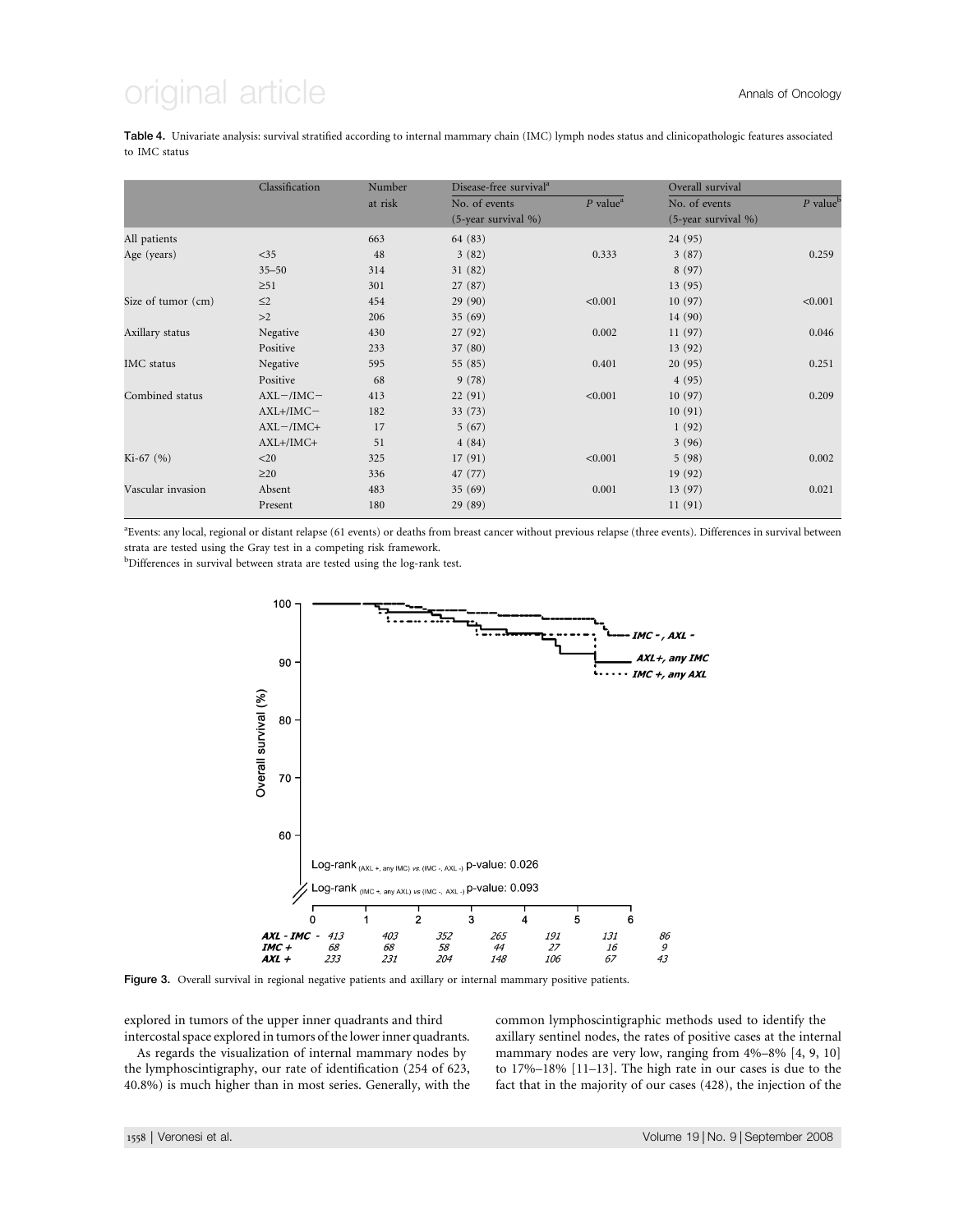radiotracer was carried out either in the peritumoral region or in a deep position close to the pectoralis major fascia. In fact in a previous study [23], we showed that a good visualization of internal mammary nodes is possible only when the radiotracer injection is carried out in a deep space close to the muscular fascia.

In spite of the fact that the spread from a breast carcinoma is directed to two different lymphatic station, breast surgeons have been interested mainly in one of the two stations (the axillary one), ignoring to great extent the other one. This attitude could have been explained in the past when the regional nodes were removed mainly for therapeutic reasons, as a randomized trial conducted in the 60s showed no advantages in survival with the dissection of the internal mammary nodes [3, 24].

However, their impact on prognosis was clear so that in the present view of the 'staging' role of surgery the exploration of internal mammary nodes becomes important. In an analysis of 1035 cases of the 60s and 70s treated with internal mammary node exploration, it appeared that prognosis was greatly worsened when there was an implication of the internal mammary nodes [2].

In the present series, 27% of regional node metastases were at the internal mammary nodes. How to make use of this information? The first is to assess the prognosis. The prognosis is worsened by the internal mammary node involvement and there is a 'stage migration'. The patients with internal mammary node metastases and no axillary involvement who would be considered stage I with excellent prognosis, become stage II, with a more serious outcome and a need for appropriate adjuvant systemic treatments. The second issue regards the local regional treatment to be applied when an internal mammary node metastasis is discovered. The therapeutic policy should be consistent with the policy currently in force as regards axillary nodes, which if involved are either surgically removed or treated with radiotherapy. For the sake of consistency also the internal mammary nodes should deserve the same management. As the complete surgical dissection of the internal mammary nodes is not easy, radiotherapy is a logical option. Moreover, it is likely that radiotherapy on the internal mammary nodes is more effective than surgical dissection, because radiotherapy encompasses a wider area of tissues to be sterilized. In particular, radiotherapy may prevent pleural metastatization by destroying cancer foci involving superficially the pleura [17].

Considering this risk, in many centers, the treatment of the IMC with radiotherapy to all patients with tumor in the inner quadrants of the breast has become a routine [25]. We believe that this policy may represent an overtreatment, while a more targeted approach, with radiotherapy limited to patients with internal mammary nodes metastases appear a logical and rational solution.

The high survival rates of patients with internal mammary metastases may appear rather surprising, considering that for many decades the internal mammary involvement was considered an ominous prognostic sign. In the 60s, the great surgeon C. D. Haagensen, who investigated the internal mammary involvement in a large series of case, declared that whenever metastases were present at the internal mammary

# Annals of Oncology **Annals of Oncology** original article

nodes the patient had to be considered ineligible and incurable. The comparison between our previous series, when patients with positive internal mammary nodes did not receive radiotherapy [26, 27], and the present series, where they had internal mammary node radiotherapy, shows considerable survival differences. It appears that the internal mammary nodes involvement is not a detrimental prognostic factor as it appeared 30 years ago and is reasonable to believe that the good results of today might in part be due to the selective radiotherapy to IMCs. To demonstrate that radiotherapy on IMC is beneficial, a randomized study comparing patients with positive internal mammary nodes receiving or not receiving radiotherapy on the parasternal region is strongly needed.

### conclusions

A complete mapping of regional node involvement in breast cancer cases cannot ignore the internal mammary node chain. We are surprised to see the sophistication of the search for micrometastases and isolated tumor cells in the axillary sentinel node with innumerable histological sections, and the use of immunohistochemistry and PCR to improve minimally the prognostic evaluation of the case, while the internal mammary nodes are completely ignored by the great majority of the surgeons and pathologists. We believe that this inconsistency should be corrected and the internal mammary nodes chain regularly explored. The surgical technique is simple, without important complications and requires no more than 10- to 15-min prolongation of the surgical session. The main indication refers to the patients with a breast carcinoma located in the medial portion of the breast. As the positivity of internal mammary nodes is rather high in cases with axillary metastases, the exploration of the IMC in those cases should be seriously considered. The therapeutic value of IMC radiotherapy, according to the results of our study, seems to be considerable, but a final correct judgment may be obtained by a controlled randomized trial.

### acknowledgements

We wish to acknowledge Associazione Italiana per la Ricerca sul Cancro, American Italian Cancer Foundation, New York, and Jacqueline Seroussi Foundation, Tel Aviv, for their support.

### references

- 1. Veronesi U. Removal of internal mammary nodes in cancer of the breast report of 350 cases. Acta Unio Int Contra Cancrum 1963; 19: 1560–1565.
- 2. Veronesi U, Cascinelli N, Greco M et al. Prognosis of breast cancer patients after mastectomy and dissection of internal mammary nodes. Ann Surg 1985; 202: 702–707.
- 3. Veronesi U, Marubini E, Mariani L et al. The dissection of internal mammary nodes does not improve the survival of breast cancer patients. 30-year results of a randomized trial. Eur J Cancer 1999; 35: 1320–1325.
- 4. Chagpar AB, Kehdy F, Scoggins CR et al. Effect of lymphoscintigraphy drainage patterns on sentinel lymph node biopsy in patients with breast cancer. Am J Surg 2005; 190(4): 557–562.
- 5. Cody HS, Urban JA. Internal mammary node status a major prognosticator in axillary node-negative breast cancer. Ann Surg Oncol 1995; 2: 32–37.